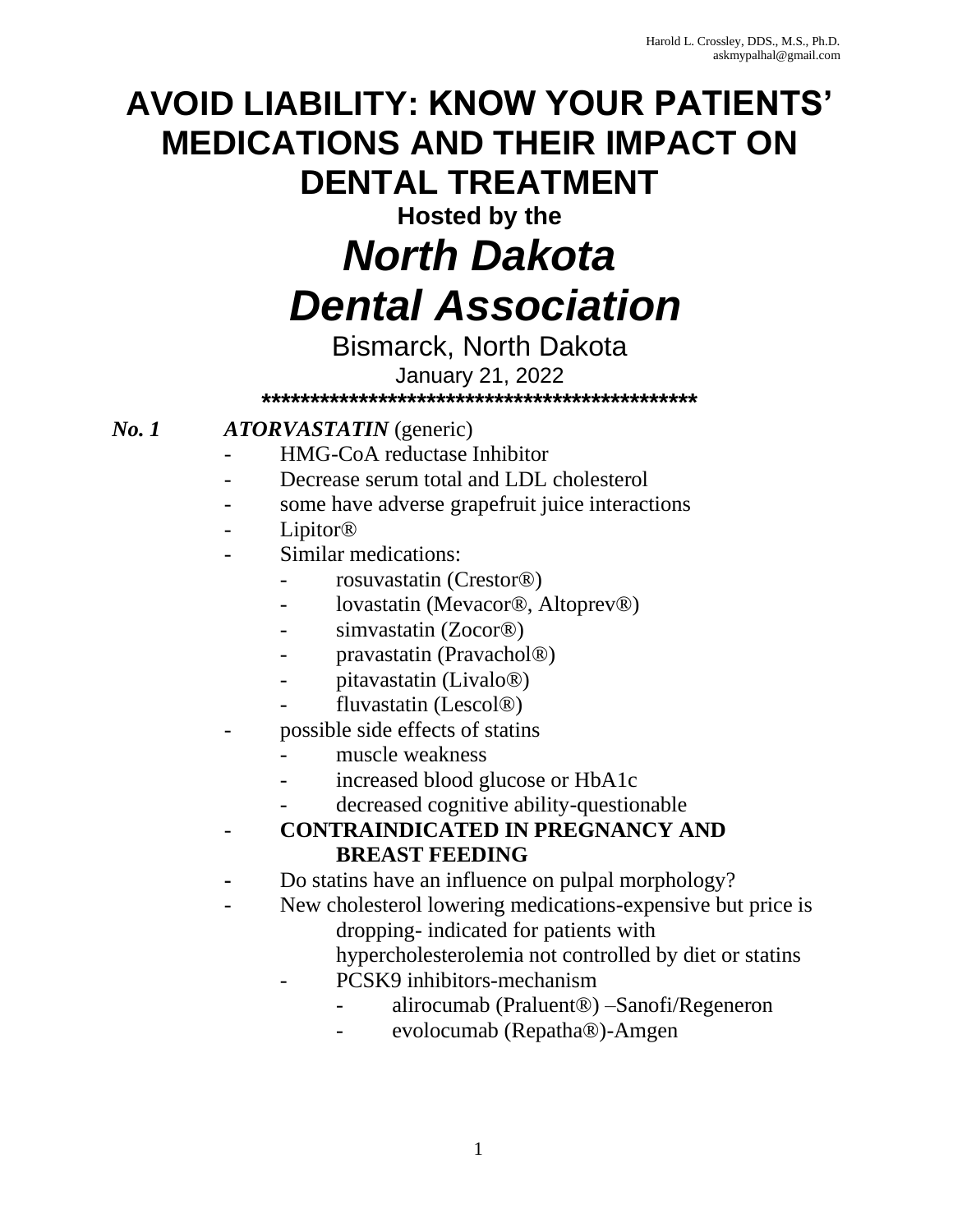# *No. 2 LISINOPRIL* (generic)

- Used to treat high blood pressure and heart failure
- Zestril®, Prinivil®
- **ACE** (**A**ngiotensin **C**onverting **E**nzyme) inhibitor
- Dental Implications/side effects
	- Orthostatic (postural) hypotension
	- Scalded mouth syndrome
	- Non-productive cough
	- NSAID interaction with long-term use
	- Angioedema

### **- Other ACE inhibitors**

- **-** benazepril (Lotensin*®*)
- captopril (Capoten*®* )
- enalapril (Vasotec*®,* Epaned®)
- fosinopril (Monopril*®*)
- moexipril (Univasc®)
- pirindopril (Aceon®, Coversyl®)
- quinapril (Accupril®)
- trandolapril (Mavik®)
- Tekturna *®* (aliskiren)-direct renin inhibitor

## *No. 3 ALBUTEROL* (generic)

- Beta 2 receptor agonist
- bronchodilator
- asthma, COPD
- prevention of exercise-induced bronchospasm
- *- use caution* with aspirin/NSAIDs in some patients
- *-* Ventolin HFA®, Proair HFA®
- *ADVAIR DISCUS® (No. 19)*
	- fluticasone and salmeterol
	- maintenance treatment of asthma
	- no problems with vasoconstrictor
	- oral candidiasis/aspergillus niger
- *FLUCONAZOLE* (generic)
	- oral antifungal
	- Diflucan®
	- 100 mg BID first day and 100 mg/day for 13 days
	- contraindicated with patients taking clopidogrel (Plavix®)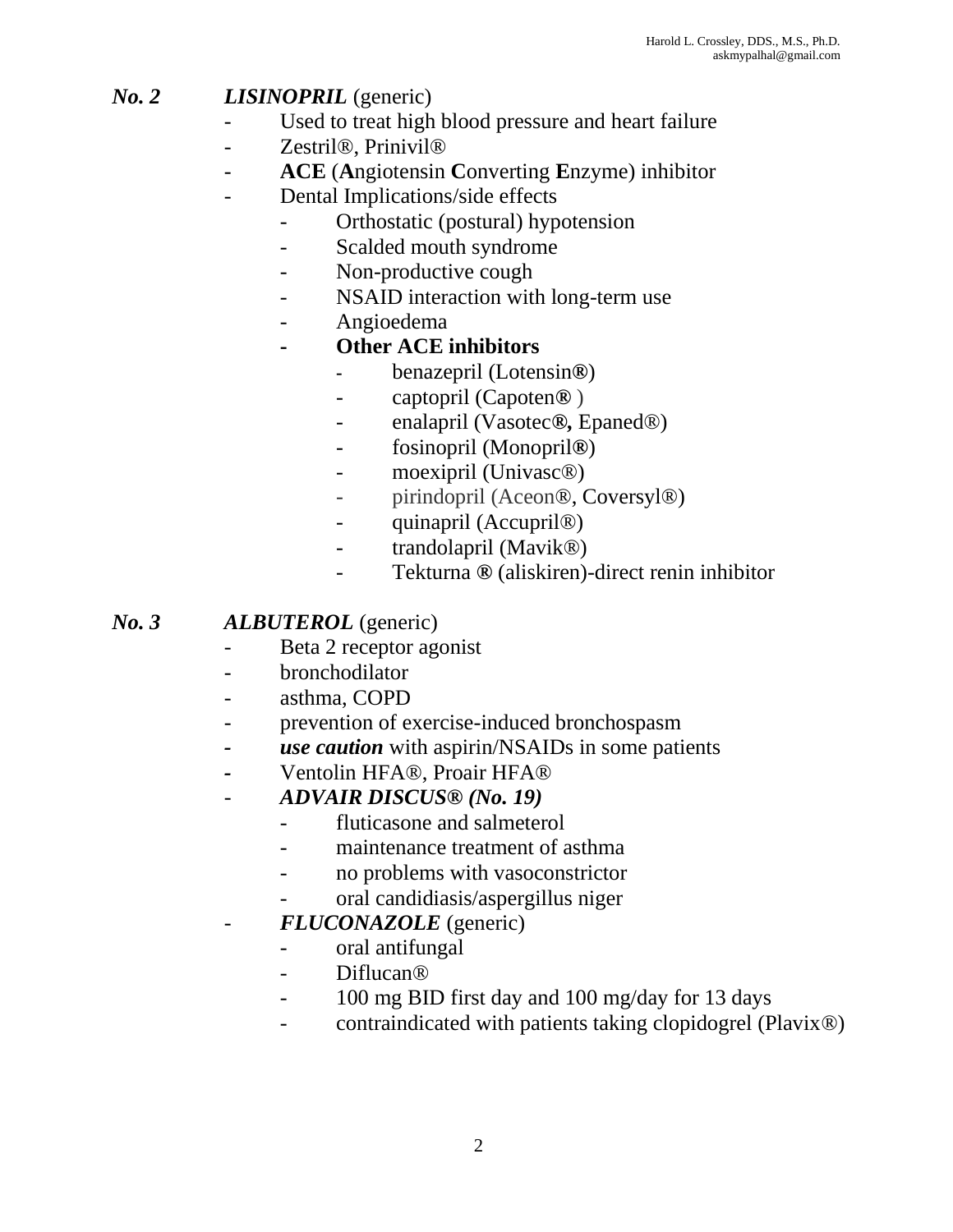# *No. 4 LEVOTHYROXINE* (generic)

- *-* Synthroid®
	- replacement therapy (hypothyroidism)
		- incidence is about 5% in the U.S.
		- women 9x more likely than men
		- subclinical hypothyroidism
- local anesthetic with vasoconstrictor is **NOT** contraindicated
- fluoride is not contraindicated

# *No. 5 METOPROLOL TARTRATE/SUCCINATE* (generic)

- *-* Selective Beta Blocking Agent (Beta**<sup>1</sup>** blocking agent)
- Indications
	- antihypertensive
	- premature atrial (PACs) and/or ventricular contractions (PVCs)
	- other abnormal cardiac rhythms
- Lopressor®, /Toprol XL®
- *-* DO NOT DISCONTINUE ABRUPTLY
- Long-term use of NSAIDs  $(\sim 3 \text{ weeks})$  may diminish hypotensive effectiveness of beta blockers
- Other selective Beta<sub>1</sub> blocking agents
	- nebivolol (Bystolic<sup>®</sup>)
	- atenolol (Tenormin®)
	- bisoprolol (Zebeta®)
	- acebutolol (Sectral®)
	- esmolol (Brevibloc®)
	- betaxolol (Kerlone®)
- **NO drug interactions with vasoconstrictors**

# *No. 6 AMLODIPINE BESYLATE* (generic)

- calcium channel blocker
- antihypertensive
- gingival hyperplasia
- Norvasc®
- Other calcium channel blockers
	- *-* diltiazem(Cardizem®, Tiazac®)
	- **-** felodipine (Plendil*®*)
	- nifedipine (Adalat®, Procardia®)
	- verapamil (Covera-HS®, VerelanPM®, Calan)
	- *-* nicardipine (Cardene®)
- *clarithromycin interaction-could be fatal*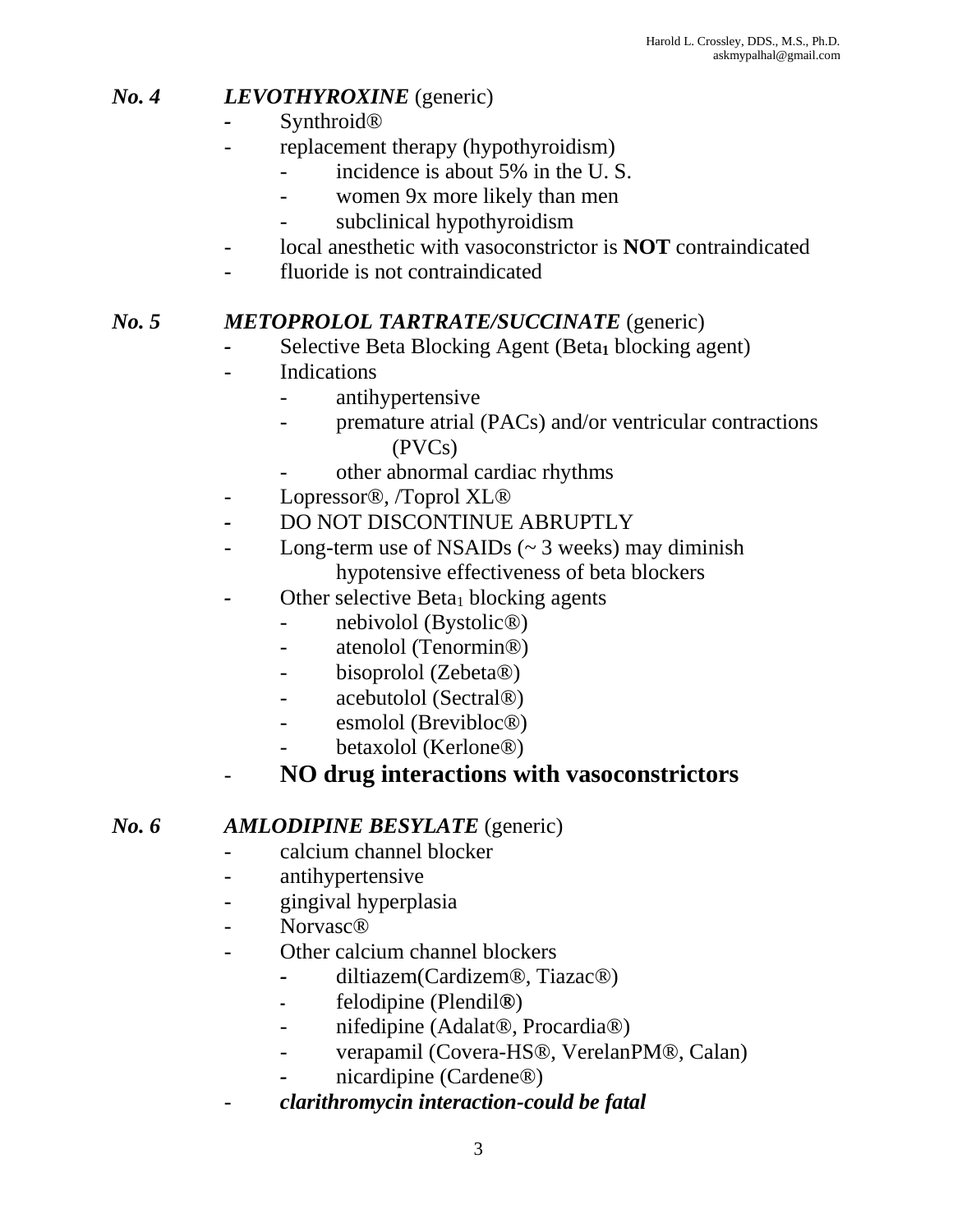# *No. 7 OMEPRAZOLE* (generic)

- hydrogen ion pump inhibitor (PPI)
- **G**astro**E**sophageal **R**eflux **D**isease (**GERD**)
- possible side effects related to altered stomach Ph
	- increased risk for hip, wrist, and spine fracture
		- increased risk for Clostridium difficle
		- decreased serum magnesium
		- possible Vitamin  $B_{12}$  deficiency
- similar medications
	- esomeprazole (Nexium*®*)
	- lansoprazole (Prevacid*®*)
	- dexlansoprazole (Dexilent*®*, Kapidex*®*)
	- rabeprazole (Aciphex*®*)
	- pantoprazole (Protonix*®*)
	- Zegarid*®*-a rapid release form of omeprazole

### *No. 8 METFORMIN* (generic)

- type II diabetes mellitus
- appoint in the morning
- Glucophage<sup>®</sup>
- other uses

#### *No. 9 LOSARTAN POTASSIUM (generic)*

- **A**ngiotensin **R**eceptor **B**locker (**ARB**)
- antihypertensive
- Cozaar<sup>®</sup>
- Dental Implications
	- Orthostatic hypotension
	- Scalded mouth syndrome
	- Non-productive cough (less than ACE Inhibitors)
	- NSAID interaction with long-term use
	- Other popular ARBs
		- candesartan (Atacand®)
		- irbesartan (Avapro®)
		- valsartan (Diovan®)
		- olmesartan (Benicar®)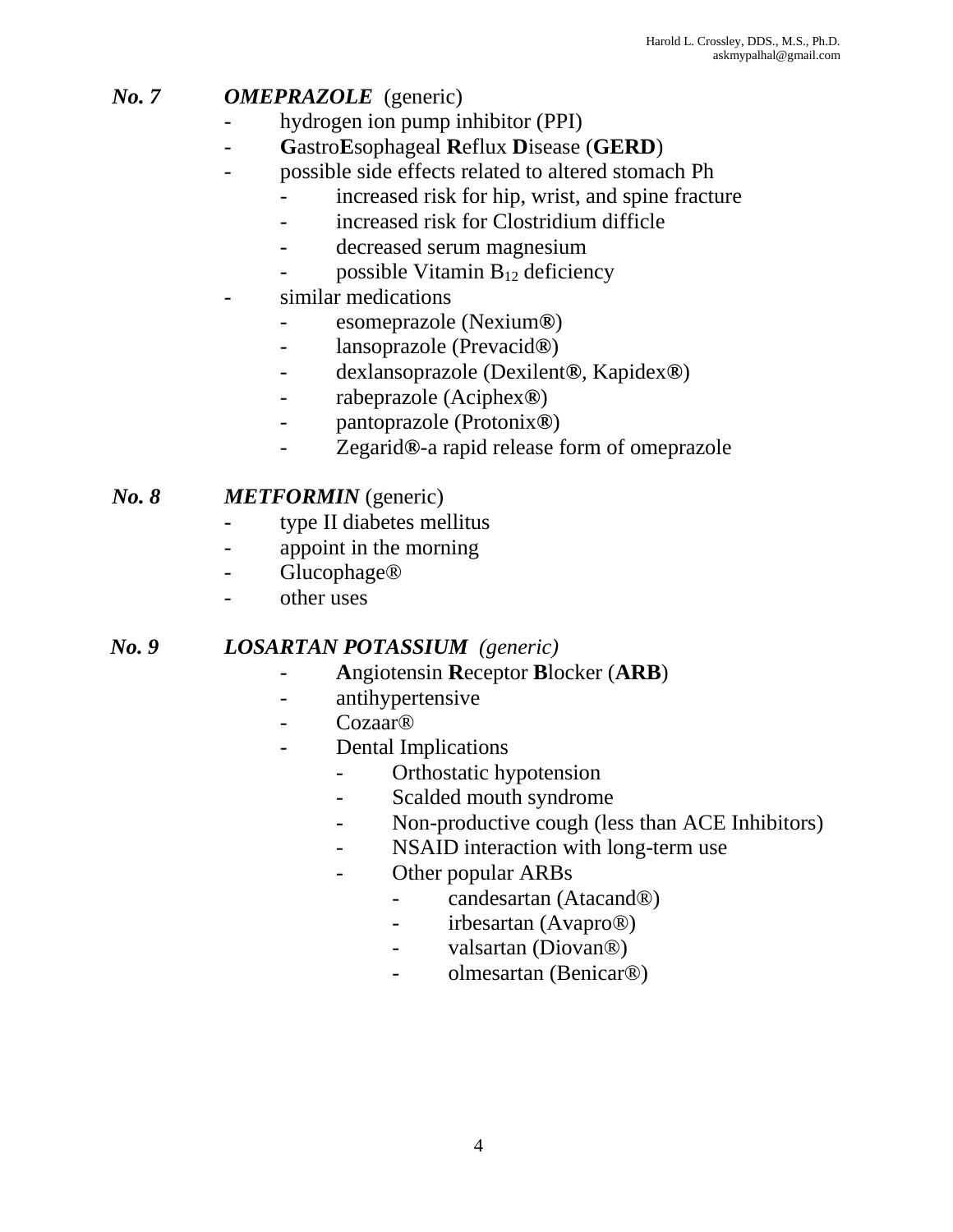# *No. 10 AMOXICILLIN* (generic)

- Broad spectrum antibiotic
	- Antibiotic of choice for orofacial infections is **penicillin V**

#### **Rx Penicillin V tablets 500 mg Disp: 30 tablets**

# **Sig: Take two tablets by mouth to start then one tablet every six hours for seven days for infection**

# **- Subacute Bacterial Endocarditis Antibiotic Prophylaxis**

# **Cardiac Conditions Associated With the Highest Risk of Adverse Outcome from Endocarditis for Which Prophylaxis With Dental Procedures is Recommended**

- 1. Artificial heart valves
- 2. A history of infective endocarditis
- 3. Certain specific, serious congenital (present from birth) heart conditions, including
	- a. Unrepaired or incompletely repaired cyanotic congenital heart disease, including palliative shunts and conduits
	- b. A completely repaired congenital heart defect with prosthetic material or device, whether placed by surgery or by catheter intervention during the first six months after the procedure
	- c. Any repaired congenital heart defect with residual defects at the site or adjacent to the site of a prosthetic patch or prosthetic device
- 4. A cardiac transplant that develops a problem in a heart valve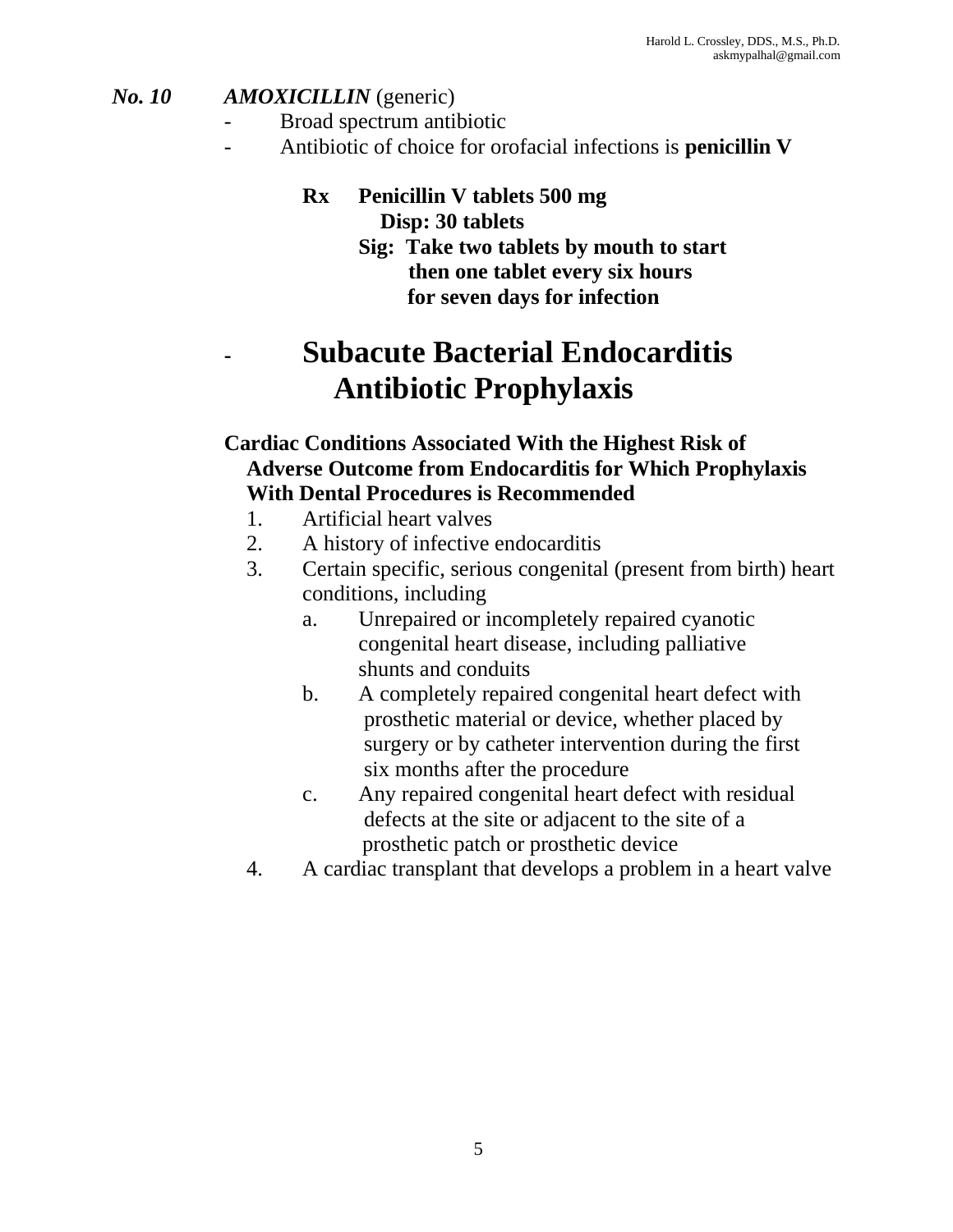# *ANTIBIOTIC PROPHYLAXIS FOR PATIENTS WITH ORTHOPEDIC PROSTHESES Prophylaxis for Patients with Orthopedic Prostheses December 18, 2012*

**"The ADA and the American Academy of Orthopaedic Surgeons have found that the evidence does not support routine prescription of antibiotic prophylaxis for joint replacement patients undergoing dental procedures. This finding is based on a collaborative systematic review of the scientific literature."-***www.ada.org/news*

 **"In 2014, the ADA Council on Scientific Affairs assembled an expert panel to update and clarify the clinical recommendations found in the 2012 evidence-based guideline,** *Prevention of Orthopaedic Implant Infection in Patients Undergoing Dental Procedures.* **As was found in 2012, the 2014 updated systematic review found no association between dental procedures and prosthetic joint infections. Based on this review, the 2014 Panel concluded that prophylactic antibiotics given prior to dental procedures are** *not recommended* **for patients with prosthetic joint implants." [www.ada.org](http://www.ada.org/)**

*\*\****Journal of American Dental Association-February 2017, Vol. 148***\*\**

*Guest Editorial: ADA Guidance for Utilizing Appropriate Use Criteria in the Management of the Care of Patients with Orthopedic Implants Undergoing Dental Procedures.*

| No. 11 | <b>IBUPROFEN</b> (generic) |
|--------|----------------------------|
|--------|----------------------------|

- **N**on**S**teroidal **A**nti-**I**nflammatory **D**rug (**NSAID**)
- COX**<sup>1</sup>** & COX**<sup>2</sup>** inhibitor
- Maximum daily dose is 3200 mg for acute pain
- Motrin®, Motrin-IB®, Advil® (OTC)

**Rx Ibuprofen Tablets 400 mg Disp. 16 tablets Sig: Take 1-2 tablets 3-4 times per day as needed for the relief of pain Do not exceed eight tablets within 24 hours**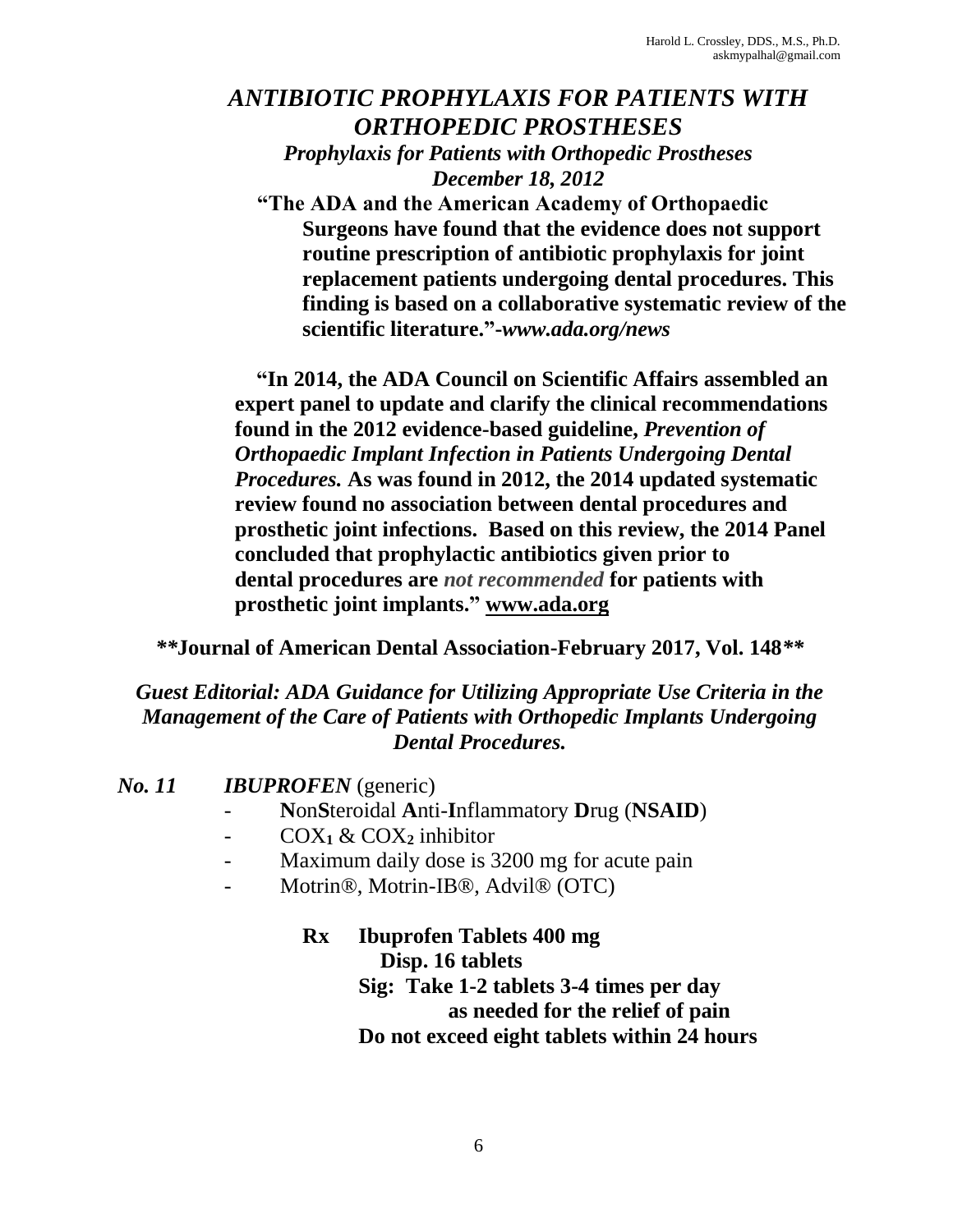# *-* **Other useful NSAIDs (Cox1 and Cox 2 inhibitors)**

- *-* etodolac (generic)-Lodine® is discontinued
	- *-* 200-400 mg every 6 to 8 hours
- *-* ketoprofen (generic)-Orudis® is discontinued
	- *-* 50-75 mg every 6 to 8 hours-immediate release
	- *-* 200 mg per day for extended release
- *-* meloxicam (Mobic®)-Long acting
	- *-* 7.5mg 15 mg per day
	- *-* do not exceed 15 mg per day

### *No. 12 TRAZADONE* (generic)

- Desyrel®
- Antidepressant
- Serotonin/Norepinephrine Reuptake Inhibitor (SNRI)

### Use caution with vasoconstrictors

- vilazodone (Viibryd®)
- lurasidone (Latuda®)

#### *No. 13 SERTRALINE* (generic)

- Selective Serotonin Reuptake Inhibitor (SSRI)
- U<sub>ses</sub>
	- depressive episodes
	- chronic fatigue syndrome
	- chronic pain (neuropathic)
	- adjunctive therapy for attention deficit hyperactivity disorder (ADHD)
- Zoloft®
- possible side effects
	- bruxism, clenching
	- enhanced bleeding
- Other SSRI's
	- fluoxetine (Prozac ®)
	- citalopram (Celexa®
	- escitalopram(Lexapro®)

#### *No. 14 GABAPENTIN* (generic)

- Neurontin*®*
- *-* analgesic for neuropathic pain
	- fibromyalgia
	- diabetic neuropathy
	- post-herpetic neuropathy
- abuse potential?